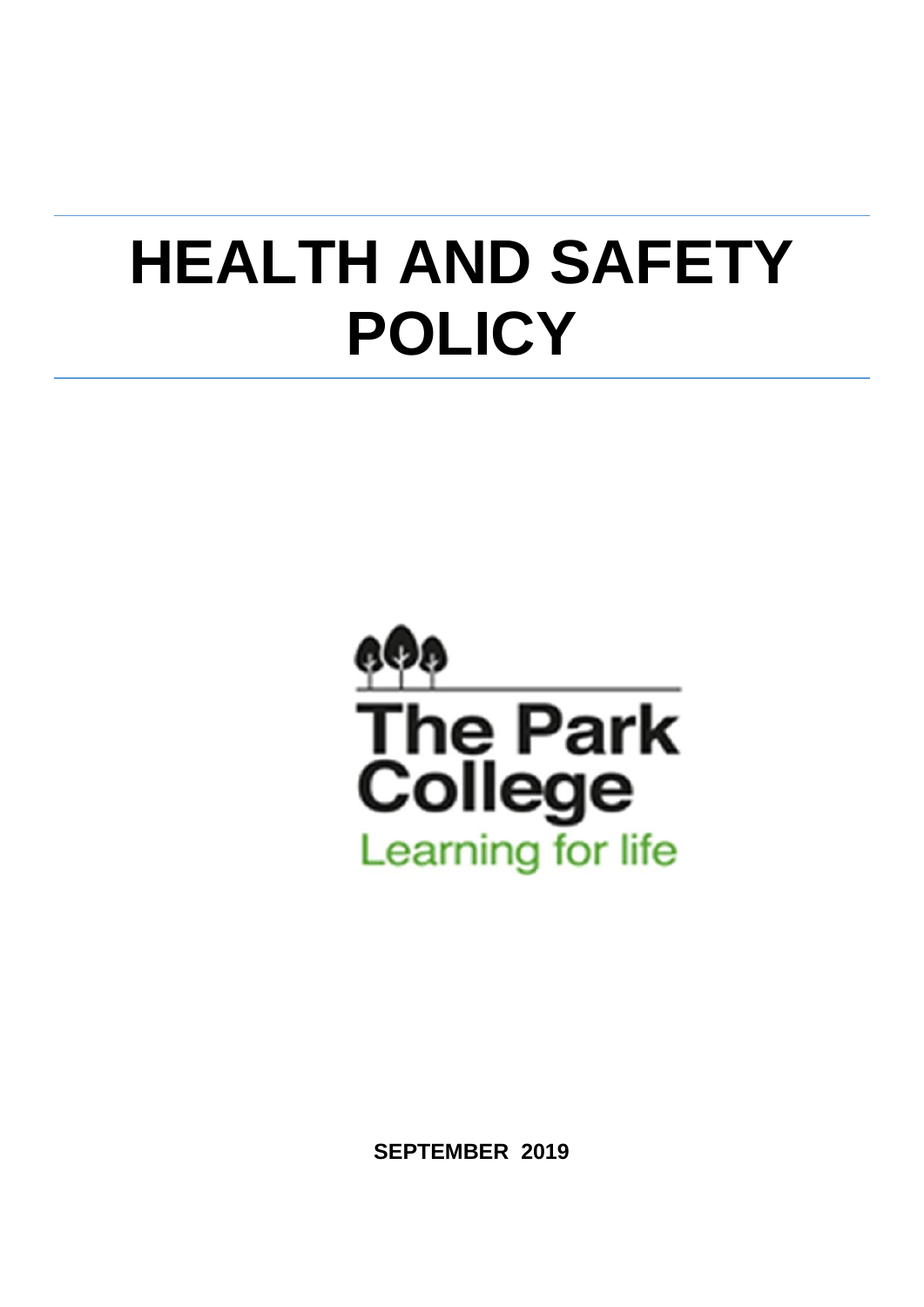

# **CONTENTS**

#### **Introduction**

#### **Legal Framework**

#### **Responsibilities**

- **Directors**
- **Principal**
- **Premises Manager**
- **Staff**
	- o **Induction procedures**
	- o **Working alone**
	- o **Violence at work**
	- o **Working time**
	- o **Smoking at work**
	- o **Pregnancy and work**
- **Contractors**

#### **College Arrangements**

- **Security**
- **Safety Practices**
- **First Aid**
- **Medicines and Infection Control**
- **Young Persons on Work Experience in the College**
- **Students on Work Experience as part of their Study Programme**
- **Premises Hire**
- **Vehicles on the Premises**
- **Accidents, Incidents, Near Misses and Dangerous Occurrences**
- **Head Injuries**

#### **Fire Precautions**

- **Fire Procedures**
- **Fire Drill**
- **Alarm Testing**

#### **Risk Assessments**

- **Students**
- **Fire**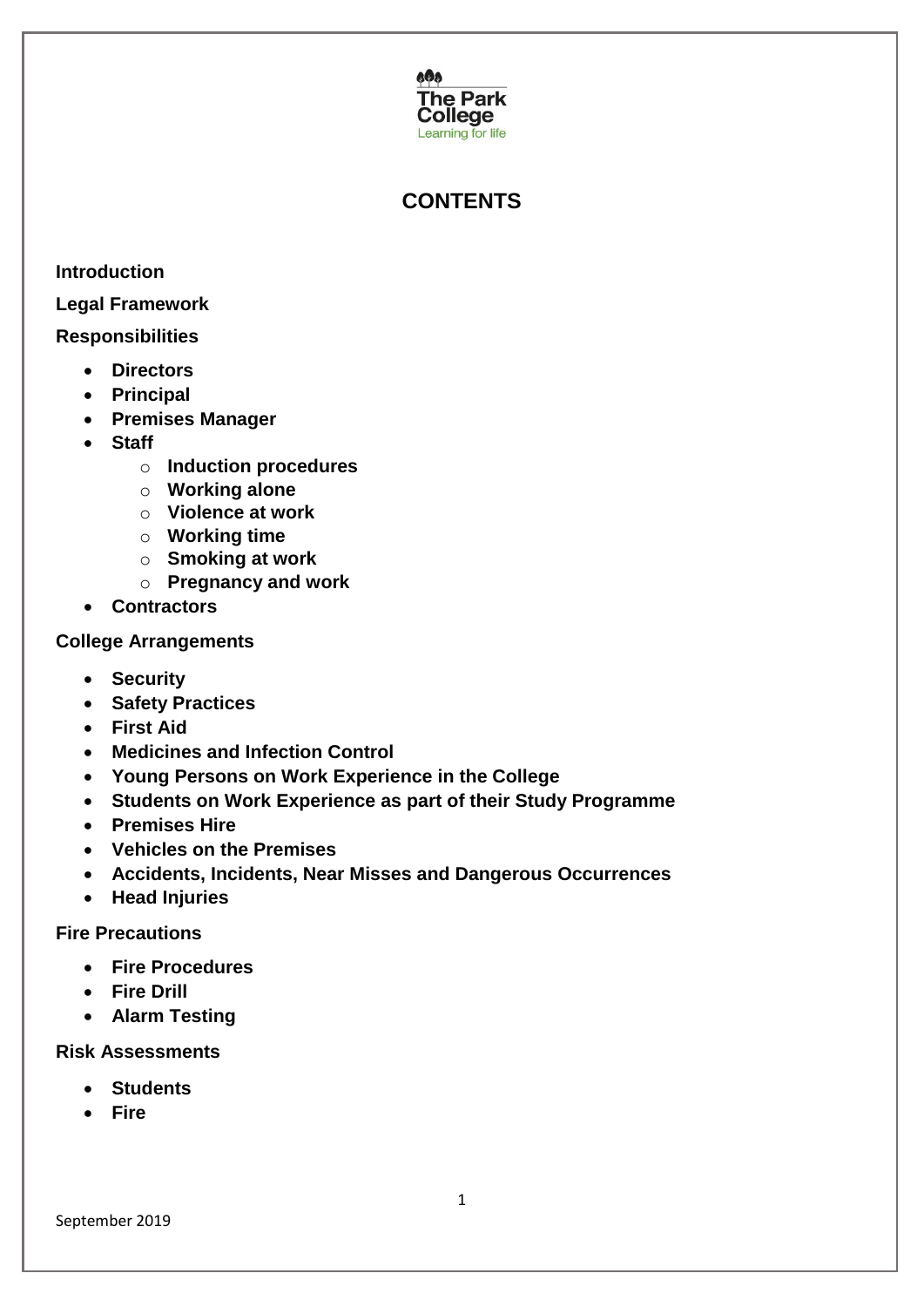

**ANNEX A - Arrangements and Significant Findings of Generic Risk Assessments**

- **General Hazards**
- **Guardrails on Stairs and Landings**
- **Vulnerable Glazing**
- **Electrical Equipment**
- **Working at Heights**
- **Ladders and Step Ladders - General Rules**
- **Control of Substances Hazardous to Health (COSHH)**
- **Cleaning Substances**
- **Legionella Bacteria**
- **Working in the Kitchen, Bakery and Café**
- **Manual Handling of Items and Equipment**
- **Chair and Table Moving**
- **Miscellaneous Packages and Items**
- **Furniture, Lockers, Display Boards**
- **Display Screen Equipment**
- **Radioactive Sources**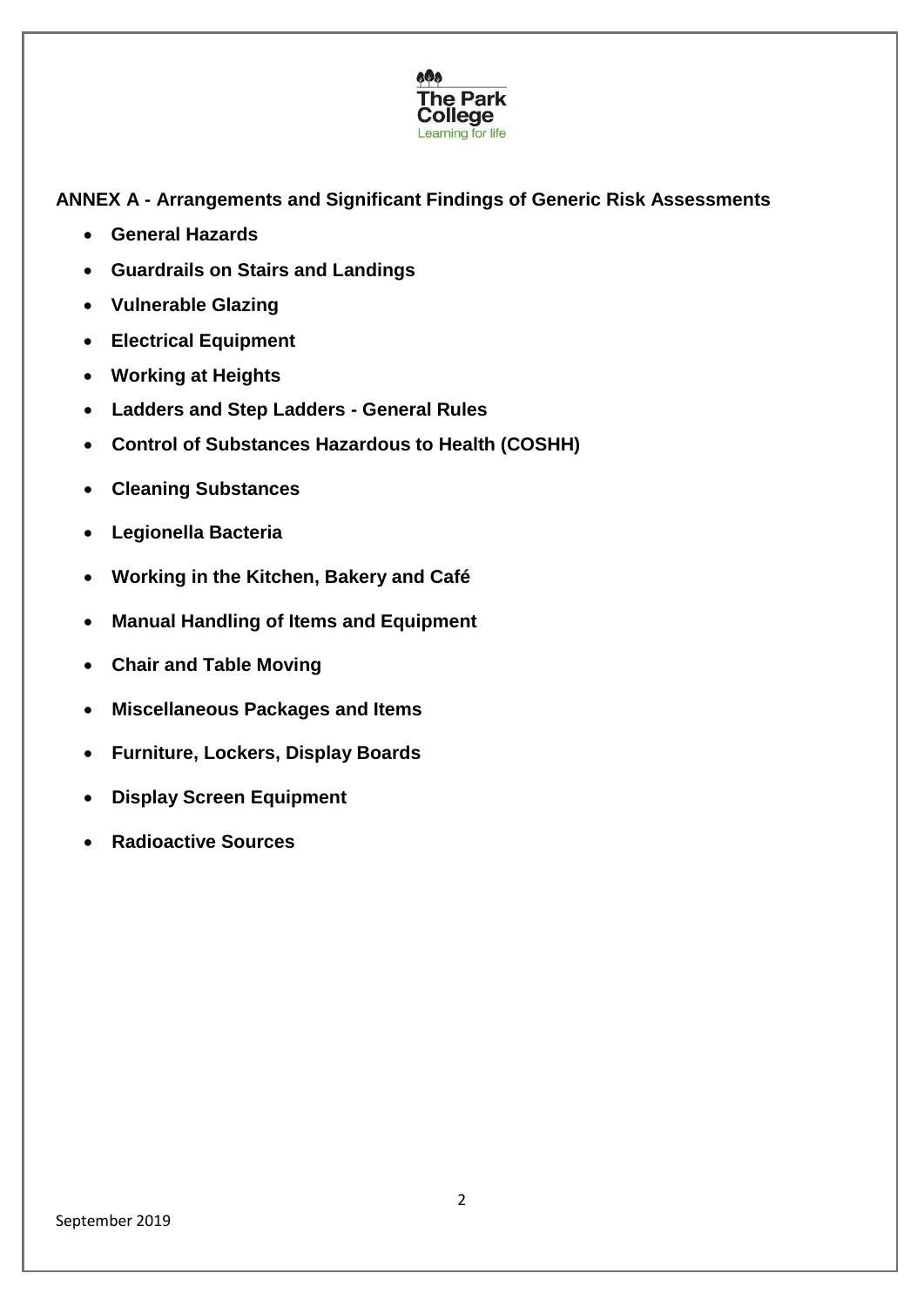

## **INTRODUCTION**

The Park College (the College) is an independent specialist college in Southwark for young people aged 19-25 with autism. The College provides appropriate, challenging and meaningful study programmes, comprising enterprise projects and community-based work placements to increase employability skills. This policy relates to safety information across all aspects of the work of the College.

The College directors recognise their responsibilities under the Health and Safety at Work Act 1974 (HASAWA) to ensure that arrangements are in place to secure, so far as is reasonably practicable, the health, safety and welfare of students, staff and others using or visiting the premises or participating in college sponsored activities.

## **LEGAL FRAMEWORK**

Relevant Acts and legislation are as follows:

- Health and Safety at Work Act 1974
- The Management of Health and Safety at Work Regulations 1999
- The Workplace (Health Safety and Welfare) Regulations 1992
- The Health and Safety (Display Screen Equipment) Regulations 1992
- The Personal Protective Equipment at Work Regulations 1992
- The Manual Handling Operations Regulations 1992
- The Provision and Use of Work Equipment Regulations 1998
- The Reporting of Injuries, Diseases and Dangerous Occurrences Regulations 1995
- The Working Times Regulations 1998 (as amended)

## **RESPONSIBILITIES**

## **Directors**

The overall accountability for ensuring that health and safety procedures within the college are adequate rests with the directors of the college. The directors will ensure that all necessary procedures are devised, implemented, monitored and reviewed to ensure compliance with relevant legislation. In particular, they will: -

- make arrangements to ensure that the college complies with all relevant legislation, statutory requirements, codes of practice and DfE guidance
- have in place procedures to identify hazards and evaluate risk control measures
- create a management structure and periodically monitor its effectiveness, ensuring the Principal (as Key Manager for health and safety) carries out the assigned responsibilities
- have regular meetings to discuss health and safety
- provide a safe environment for students, staff, visitors and other users of the premises
- ensure plant, equipment and systems are safe
- provide safe arrangements for transportation, storage and use of articles and substances
- ensure adequate information, instruction, training and supervision
- provide all necessary safety and protective equipment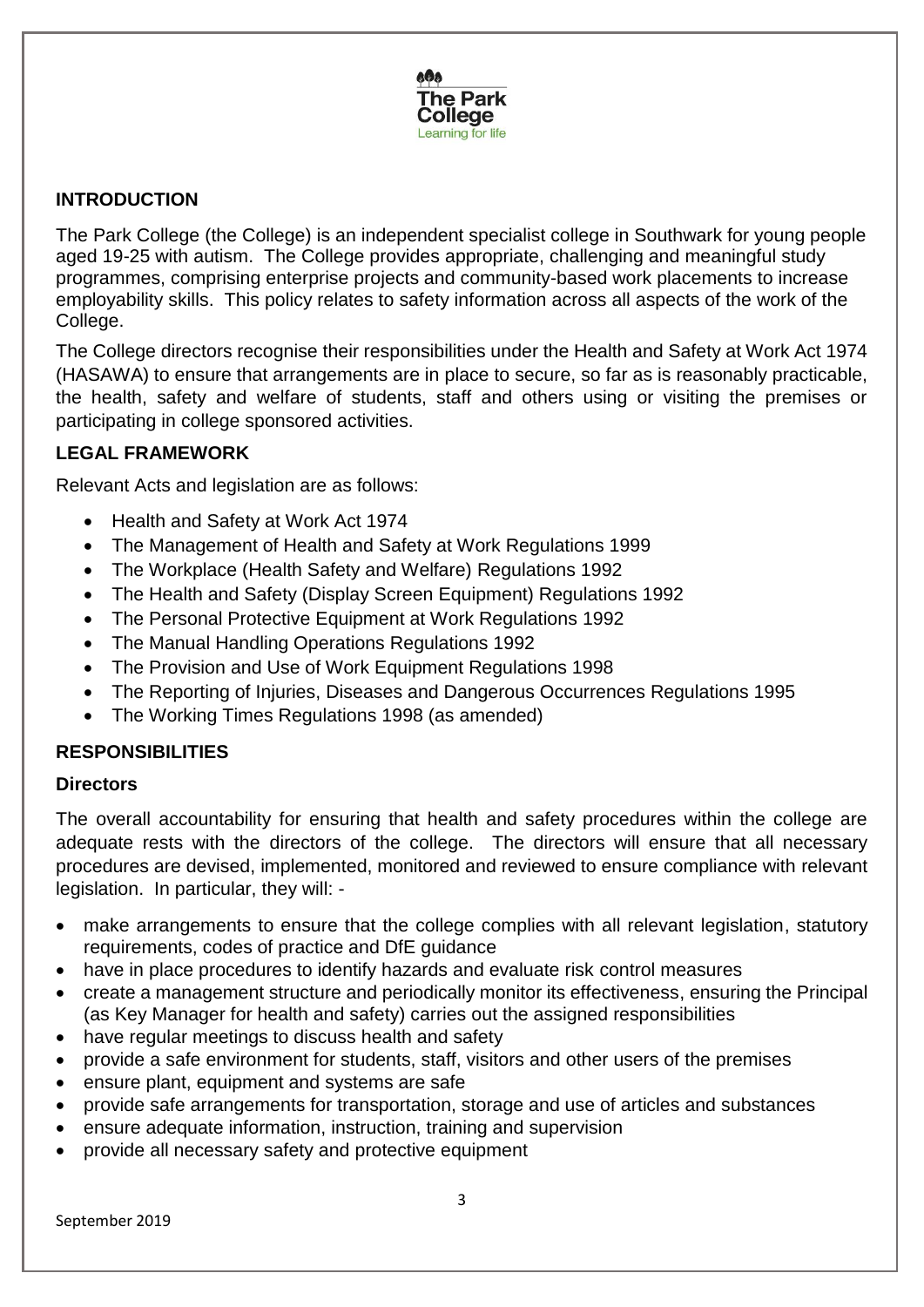

## **Principal**

The Principal, as key manager, is responsible for ensuring health and safety policy is implemented. The Principal has delegated the co-ordination of the day to day operation of Health and Safety matters to the Premises Manager who will assist in the development and maintenance of safe conditions for staff, students, visitors and anyone else using the premises.

All staff are made aware of communication channels for health and safety within the college and within the local authority. The Principal will ensure that all health and safety guidance and advice is kept together in the safety file in a place that is easily accessible to all staff. All such advice is communicated to staff where relevant and incorporated into the college's procedures.

The College Directors and Principal recognise the valuable contribution to health and safety that can be made from all staff. Consultation and feedback is carried out on a termly basis. All staff are encouraged to contribute to the evolving management of Health and Safety through staff briefings. meetings and the termly consultation and feedback processes.

The SMT will ensure the implementation of on-going training for all staff on being:

- recruited or promoted
- exposed to new or increased risks
- introduced to new equipment
- introduced to a new work system.

#### **Premises Manager**

The Premises Manager has a duty of care for the Health and Safety of all people on site, but especially when there are contractors working on the college site. The Premises Manager

- be satisfied that effective arrangements are in place to ensure the health, safety and welfare of all users of the premises
- ensure that health and safety inspections are carried out
- arrange for risk assessments to be carried out by a competent person
- put into effect any remedial measures or refer as necessary to the Principal and Directors
- consult with members of staff on health and safety matters particularly any accredited staff safety representative.
- attend health and safety briefings and training arranged by the DfE or LA.
- report all issues on health and safety matters to the Directors and Principal
- ensure contractors on site follow safe working practices
- regularly test the fire alarm system and record findings

#### **Staff**

Appropriate security checks are made on all staff when they are appointed, for example, currently enhanced DBS checks for working with vulnerable adults.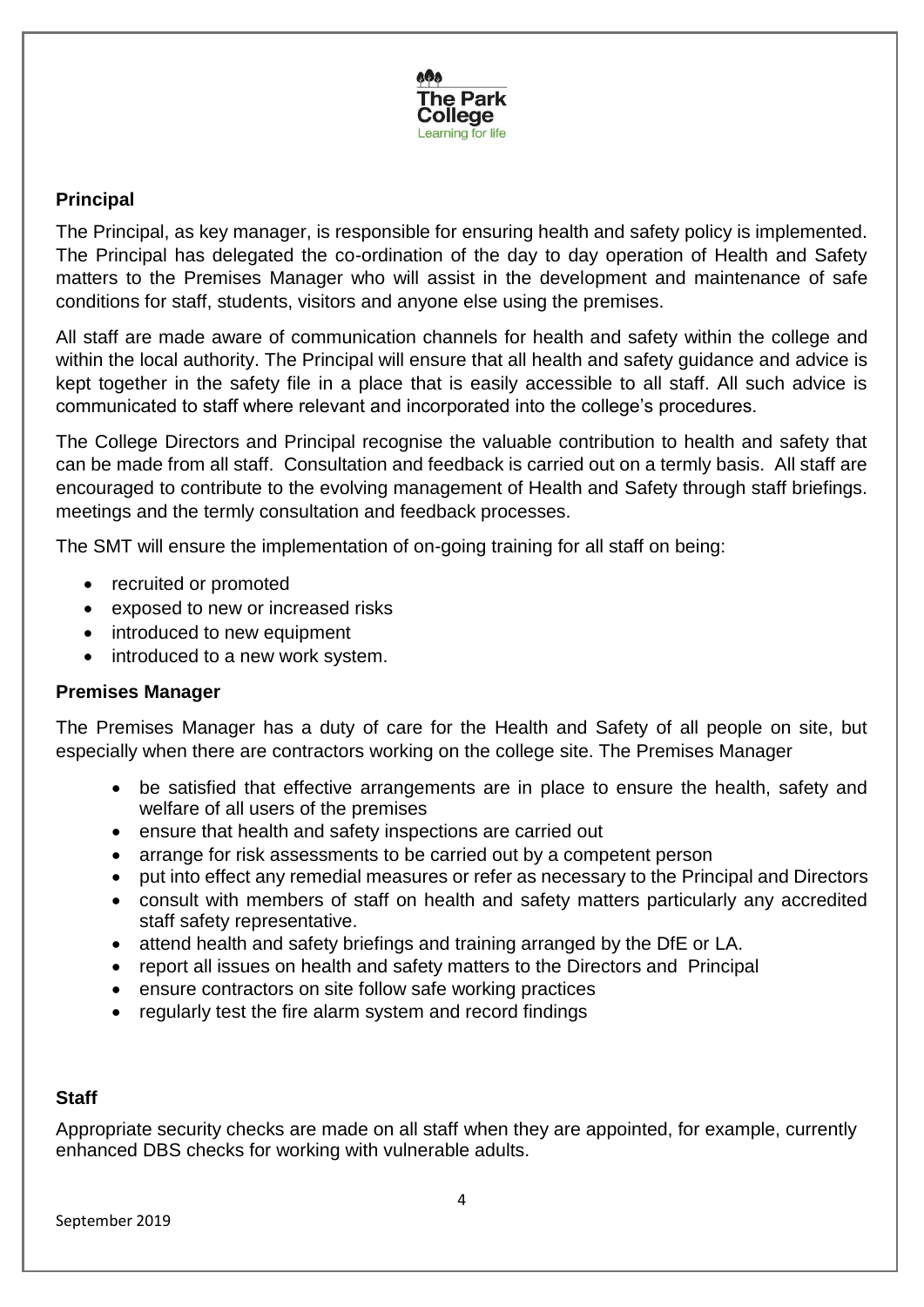

All staff are responsible for monitoring Health and Safety in their own areas or work and for implementing control measures, within their operational remit, including risk assessments for offsite activities. Staff must take reasonable care for their own safety and that of anyone else that may be affected by their actions. Staff have responsibility to support students to understand the importance of Health and Safety and learn to be responsible for their own safety.

Staff are required to: -

- familiarise themselves with all safety legislation, codes of practice and guidance relevant to their area of responsibility and co-operate with all health and safety arrangements carrying out remedial action where necessary. A 'Health and Safety Law' poster is displayed in the staff room.
- take reasonable care of their own health and safety and that of anyone else who may be affected by what they do or fail to do
- carry out termly safety inspections, ensuring supervision is adequate and training needs met
- ensure safe working methods are in place and undertake risk assessments as part of the delivery of study programmes, seeking advice where appropriate.
- report any defect or other health and safety matter that they are aware of, ensuring safety requirements for plant machinery and equipment are in place and are adequate
- any hazardous substances are correctly used, safely stored and COSHH assessments completed
- appropriate Personal Protective Equipment (PPE) is available, in good condition and being used correctly

#### *Induction Procedures*

The capabilities of all new employees with regard to their own health and safety and that of students in their care will be taken into account before employment starts. Adequate information and training will be given to ensure that they are aware of the college's health and safety arrangements, particularly: -

- evacuation procedures;
- first aid and injury reporting arrangements;
- any other relevant emergency procedure.
- Restrictive physical Intervention
- infection control

All staff will be required to sign to say they have received and read the relevant policies and safety arrangements

#### *Working Alone*

Some activities involve special risks and shall not be carried out whilst alone on the premises. If an accident occurs, there will be no one to help or summon assistance. These will include those listed below. These require specific risk control measures which are not detailed here.

- Working at heights of more than two metres (from floor to feet position).
- Moving and handling tasks where assistance is required to minimise the risk of injury.
- Work in roof spaces.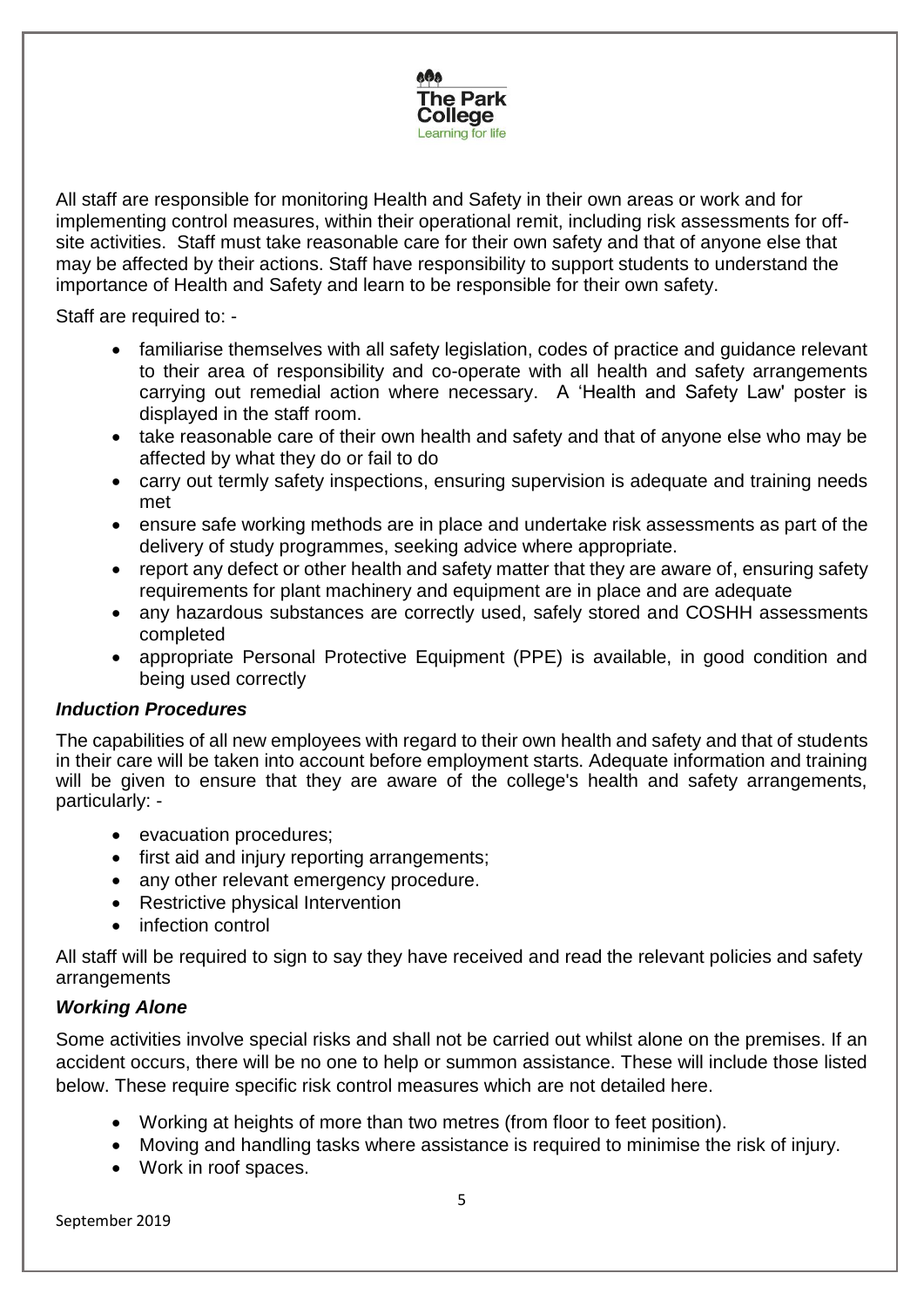

- Work below the ground such as inspection pits, pipe ducts, and excavations.
- Work involving exposure to uninsulated, live, mains voltage conductors, such as when fault finding on electrical equipment.
- Work involving the use of high risk, hand fed machinery such as circular saws and planers.
- Meetings with people who have a record of violent behaviour or meetings where conflict or disagreement is anticipated.

Working alone on the premises should be avoided where possible but where this is unavoidable the doors should be secured to prevent intruders (doors which provide emergency escape can be readily opened from the inside). A telephone must be readily available. In addition, everyone who works alone on the premises must make sure that someone knows where they are and what time they will be finished. These persons should be instructed to make contact if you are overdue and raise the alarm if there is no reply.

## *Violence at Work*

The college seeks to minimise employee vulnerability to challenging behaviour, including threats, intimidation and verbal abuse as well as physical assault. This kind of behaviour will not be tolerated from students, parents or third parties and further action such as exclusion/banning/prosecution will be considered. The following steps should be followed:

- Employees who have any qualms about parental interviews should arrange for a colleague to be present.
- Employees should not become confrontational even if provoked, offer to arrange another meeting with senior colleagues and close the interview.
- Do not hold meetings with parents in isolated rooms and have clear objectives and a set timescale.
- Do not make home visits alone.
- If verbally or physically abused leave or call for assistance immediately.
- Employees should report any concerns and all incidents of verbal abuse, threats or actual assaults to the Principal. This will enable incidents to be monitored, investigated, and appropriate action taken.
- Employees who suffer violence at work will be sympathetically treated and appropriate support systems are available.

#### *Working Time*

The college recognises that when people work too many hours their health can be affected and the risk of mistakes/accidents is increased. Compliance with the requirements of the Working Time Regulations 1998 is seen as the way to minimise these risks. Normal college arrangements usually ensure that employees receive the in-work/daily/weekly breaks and annual leave entitlements specified in the Regulations. Some employees, during term time, work many hours more than the normal college week, both at the college and at home. When averaged over the reference period of seventeen weeks, which will take account of college closures, the limit of forty-eight hours per week set by the Regulations is unlikely to be exceeded. Any employee whose workload dictates they are required to work excessive hours should raise this with the Principal.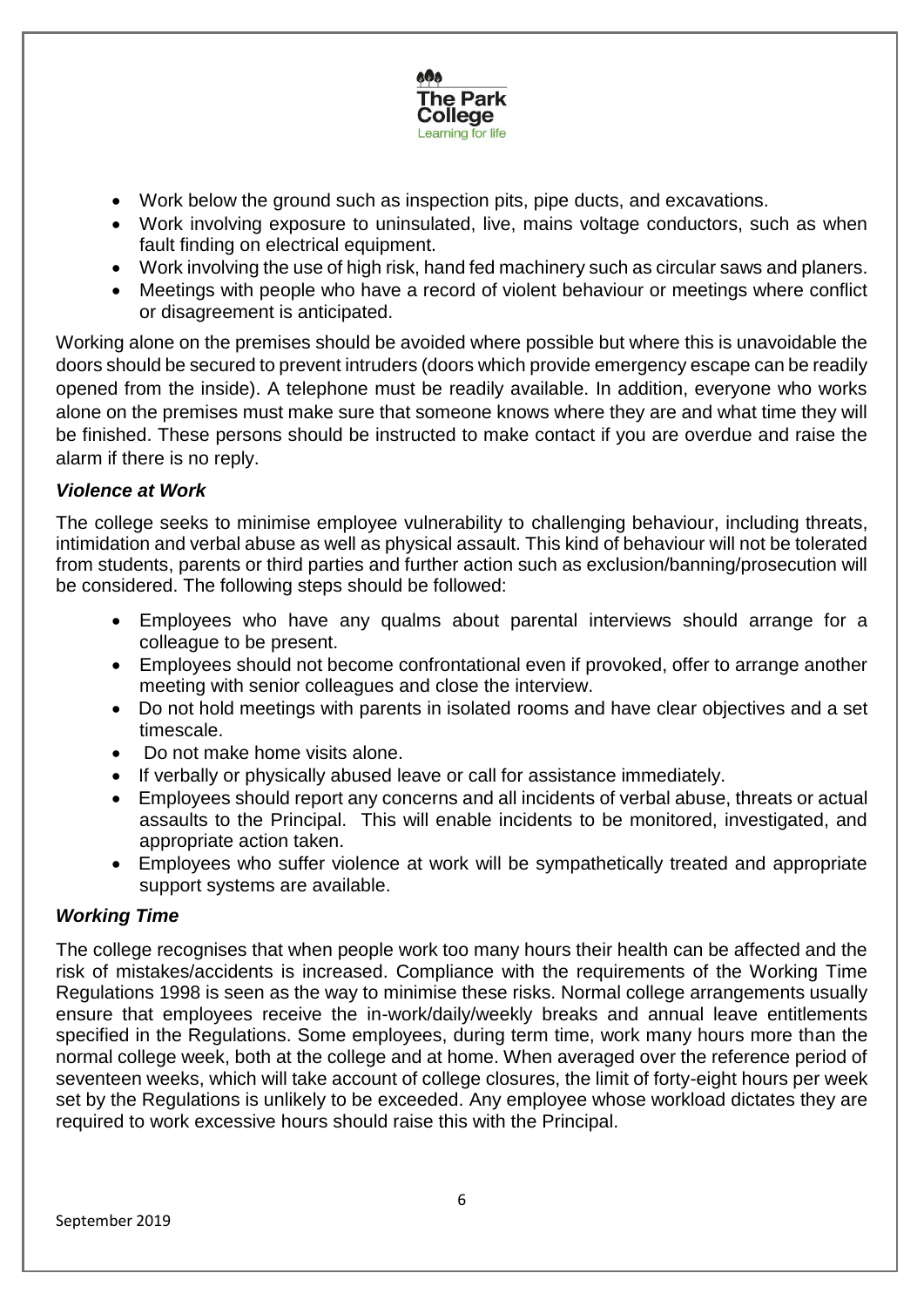

## *Smoking at Work*

Smoking is not permitted in the college. This is to prevent unwanted exposures to environmental tobacco smoke which is health hazard and to minimise the risk of fire.

#### *Pregnancy and Work*

Employees who become pregnant shall inform the Principal so that an assessment can be carried out to ensure that any risks created by their work are identified and controlled

#### **Contractors**

Contractors have a legal responsibility to ensure that they carry out their work in a manner that ensures, so far as is reasonably practicable, the health, safety and welfare of themselves and anyone else who may be affected by their acts or omissions. They will, as visitors to the premises, be entitled not to be put at risk by circumstances relating to the premises that are outside their control. The Principal will therefore ensure that where contractors are appointed directly by the college:

- A meeting is held with the Premises Manager to agree health and safety measures prior to works commencing and during the project.
- contractors are advised of any health and safety related issues or circumstances that may adversely affect their health and safety whilst on the premises.
- Only contractors that can show that they are competent to carry out their work in accordance with the relevant statutory provisions will be selected for work on the premises. Before work commences the Principal or Premises Manager must ensure that arrangements to control the risks are implemented by the contractors to protect students, employees and visitors. The Principal or Premises Manager shall then monitor the contractor's activities to ensure the arrangements are adequate. Any situation where the control measures are insufficient must be immediately raised with the contractors.
- The Construction (Design and Management) Regulations 1994 (CDM Regulations) will apply to larger projects. i.e. all demolition works irrespective of size and construction work which involves more than 4 persons or takes longer than 30 days. In these cases, the Principal or Premises Manager is responsible for seeking specialist advice regarding what must be done to comply with these Regulations.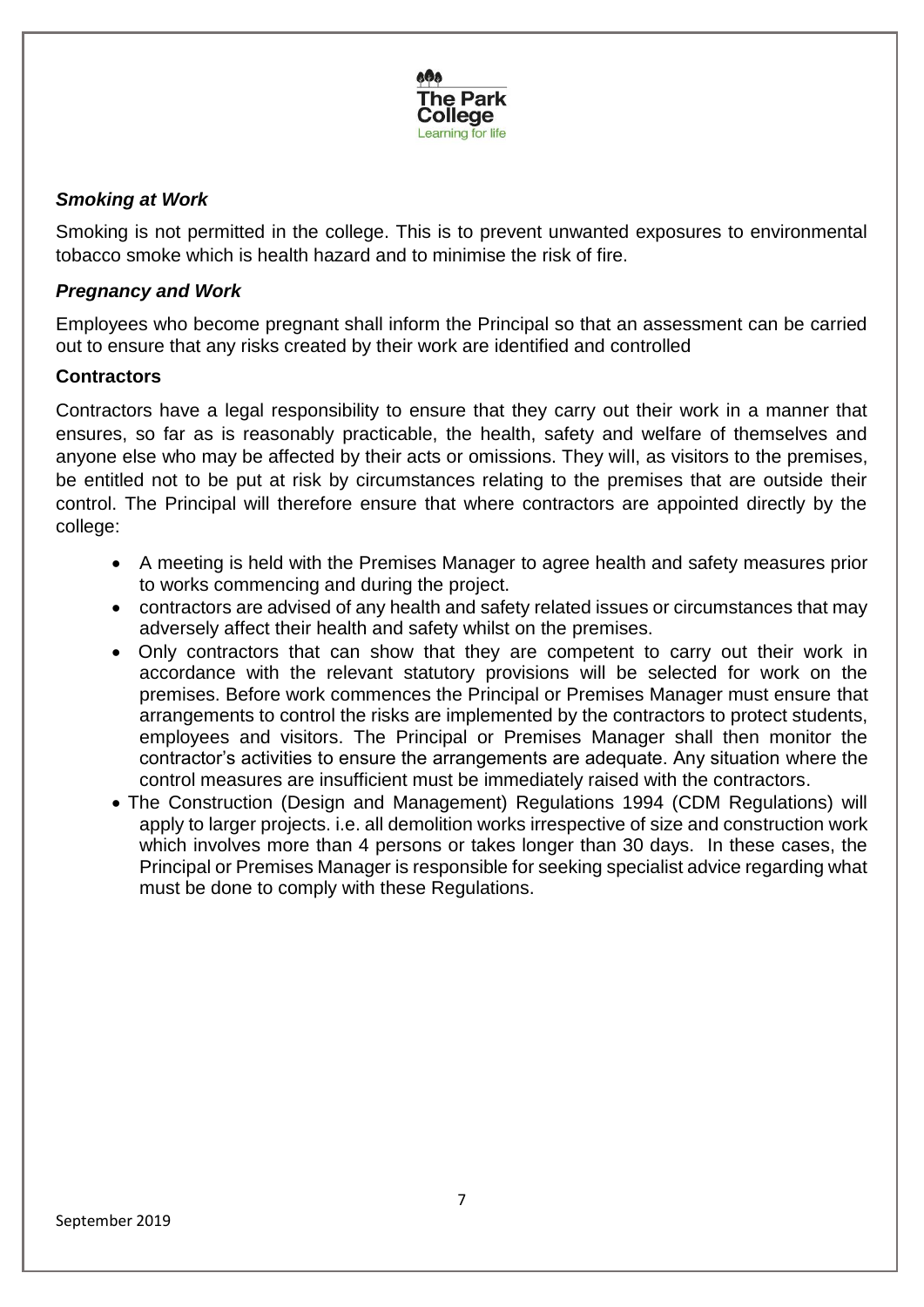

## **COLLEGE ARRANGEMENTS**

## **Security**

The main reception entrance is monitored at all times during the college day to prevent unauthorised access. Access to the college is possible only through the main entry door by use of the access control system.

All visitors are required to report to the main reception on arrival.

The names of all visitors, their time of arrival and departure should be recorded and a badge issued for identification while on the college site.

Unknown persons on the college site not wearing a visitor's badge are to be asked what they are doing and if they require assistance. In some cases, it may not be appropriate for a lone employee to make this approach, in these cases members of the Senior Management Team are to be informed and if necessary, the police called for assistance.

## **Safety Practices**

Guidance issued by the Health and Safety Executive, Department for Education and Southwark Education and Leisure Services Department will be incorporated into the college's procedures. These arrangements will be discussed in the appropriate forum and any significant issues relayed to relevant staff.

There are specific instructions regarding fire, first aid and body fluids.

## **First Aid**

A high proportion of employees are certificated first aiders. In addition to this it is the policy of the college to train as many staff as possible in first aid so as there is always cover for the most likely times that injuries occur and for absences/college trips etc. All first aid training is repeated every three years to maintain competence. First aid boxes stocked with the recommended contents are located in the admin office and the lower ground floor kitchen area. All employees should familiarise themselves with the separate first aid instructions provided.

Employees should administer first aid treatment in accordance with their training and always act on the side of caution by referring students for further medical attention as set out below or when in doubt.

#### **Medicines and Infection Control**

The storage and provision arrangements for student's medicines are set out in the College Medicines Policy.

Students who are unwell with an infectious disease should not be at college and should be kept away until they are better or no longer pose a risk of infection to others. The recommended periods of exclusion should be in accordance with the guidance set out in the Department of Health poster 'Guidance on infection control in colleges and nurseries'. This poster is displayed in the staffroom.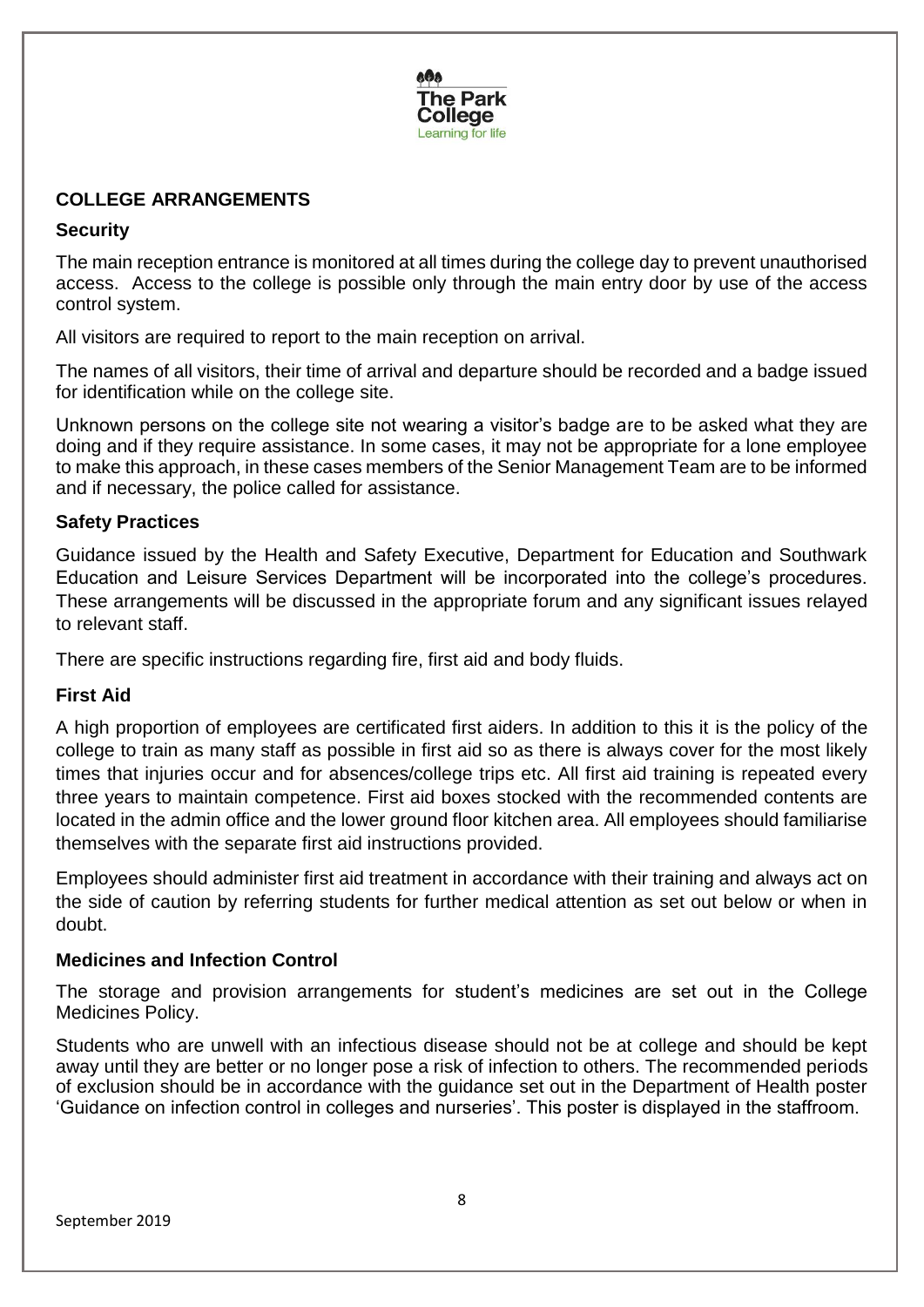

#### **Young persons on work experience in the college.**

If young persons come to the College to work or on work experience special Regulations apply. A 'young person' is someone who has not attained the age of 18 and a 'child' is someone not over compulsory college age. They require that a specific risk assessment to identify any measures that are required to reduce the risks because of their immaturity, inexperience and lack of awareness. Where a 'child' is involved the findings of the risk assessments and the protective/preventive measures to be taken must be communicated to the person having parental responsibility for the child.

The overall rule is that young people under 18 years old must not be allowed to do work which:

- Cannot be adapted to meet any physical or mental limitations they may have
- The work is properly supervised by a competent person at all times
- Exposes them to substances which are toxic or cause cancer
- Exposes them to radiation
- Involves extreme heat, noise or vibration

Young people who are over the age of 16 can do work with attached risk under very special circumstances, which are:

- The work is necessary for their training;
- The work is properly supervised by a competent person at all times;
- All risks are reduced to the lowest level, so far as is reasonably practicable.

Children below the SLA must never do work involving these risks whether they are employed or under training such as work experience

All young persons will work directly under the supervision of an experienced employee who is responsible for ensuring the appropriate measures are taken to protect their heath and safety. The activities that young persons are likely to be involved in are low risk. To ensure that persons having parental responsibility for a 'child' are informed as described above, a copy of this policy shall be forwarded to them with the confirmation letter.

#### **Students on Work Experience as Part of their Study Programmes**

Many students will have external work experience and placements as part of their study programme with the college. Both the college and the employers who provide the work experience are required to carry out a specific risk assessment to identify any measures that are required to reduce the risks because of student's immaturity, inexperience and lack of awareness.

Farms pose a risk of infection and the precautions detailed Department of Health poster 'Guidance on infection control in colleges and nurseries' and the DfE memo on this subject must be followed.

The Principal is responsible for ensuring that employers providing work experience placements are suitable and have arrangements which ensure that:

• students are properly prepared and briefed on the hazards of the workplace and the risk control measures before they start work;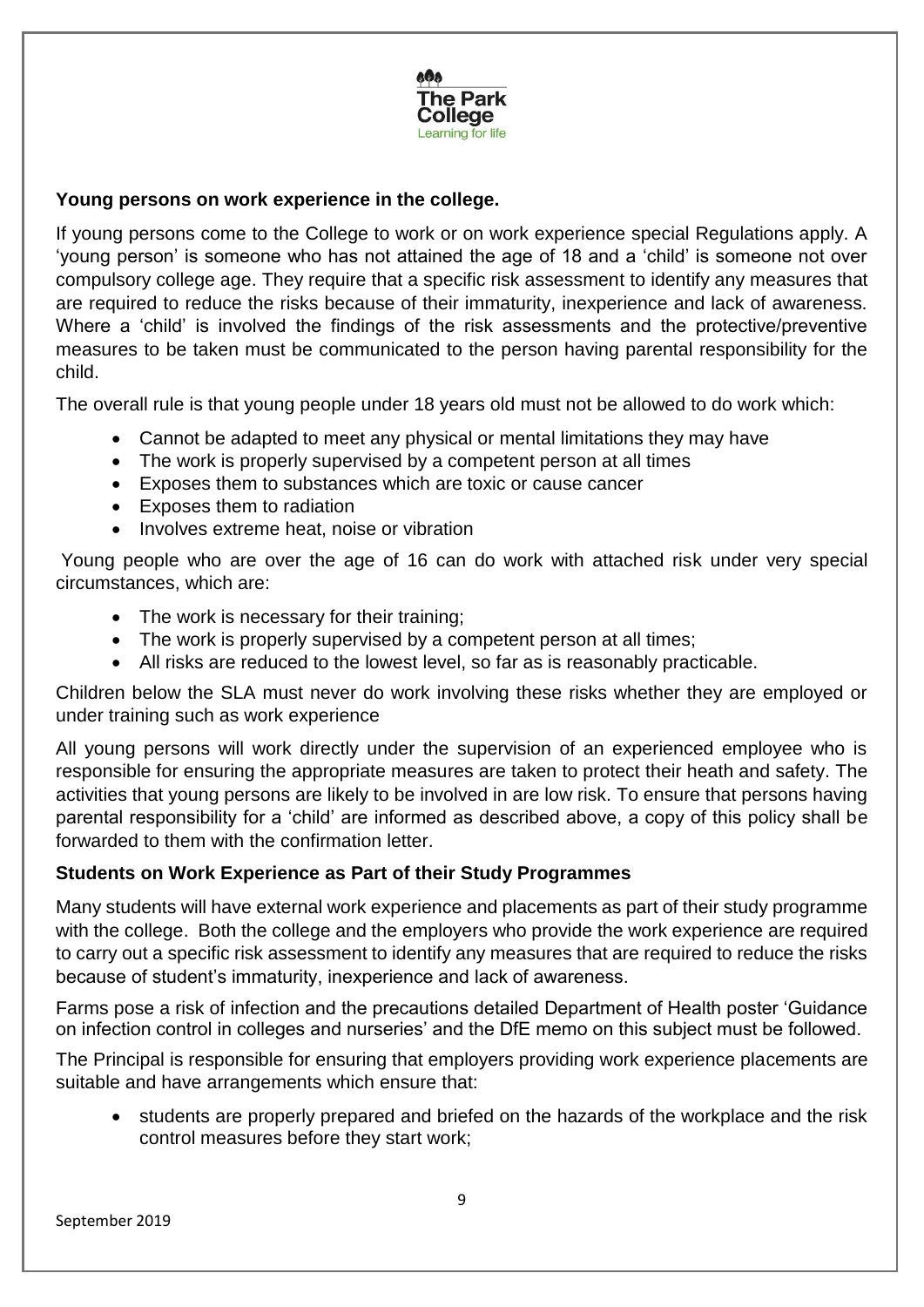

- students are effectively supervised to ensure the appropriate risk control measure are taken;
- the findings of the risk assessments and the protective/preventive measures to be taken are communicated to the person having parental responsibility for the student.

The assessment of suitable work experience providers will be mindful of a number of publications - Work Experience: A guide for colleges' The DfE publications 'Work Experience: A guide for employers' and 'Improving Work Experience – A good practice guide for employers' will be forwarded to employers who are assessed individually by the Principal. Premises Hire

Any hirers of the premises have the responsibility to ensure that they use it correctly. The Directors recognise their duties as controller of the premises and will ensure that: -

- premises hired are in a safe condition for the purpose of hire
- arrangements for emergency evacuation are adequate
- fire-insurance requirements are met
- insurance requirements are met.

#### **Vehicles on the Premises**

Vehicles manoeuvring around the premises, particularly reversing in restricted areas are a major risk and can cause serious even fatal injuries. Special care is necessary to ensure that students are kept away from the vehicles on the college premises.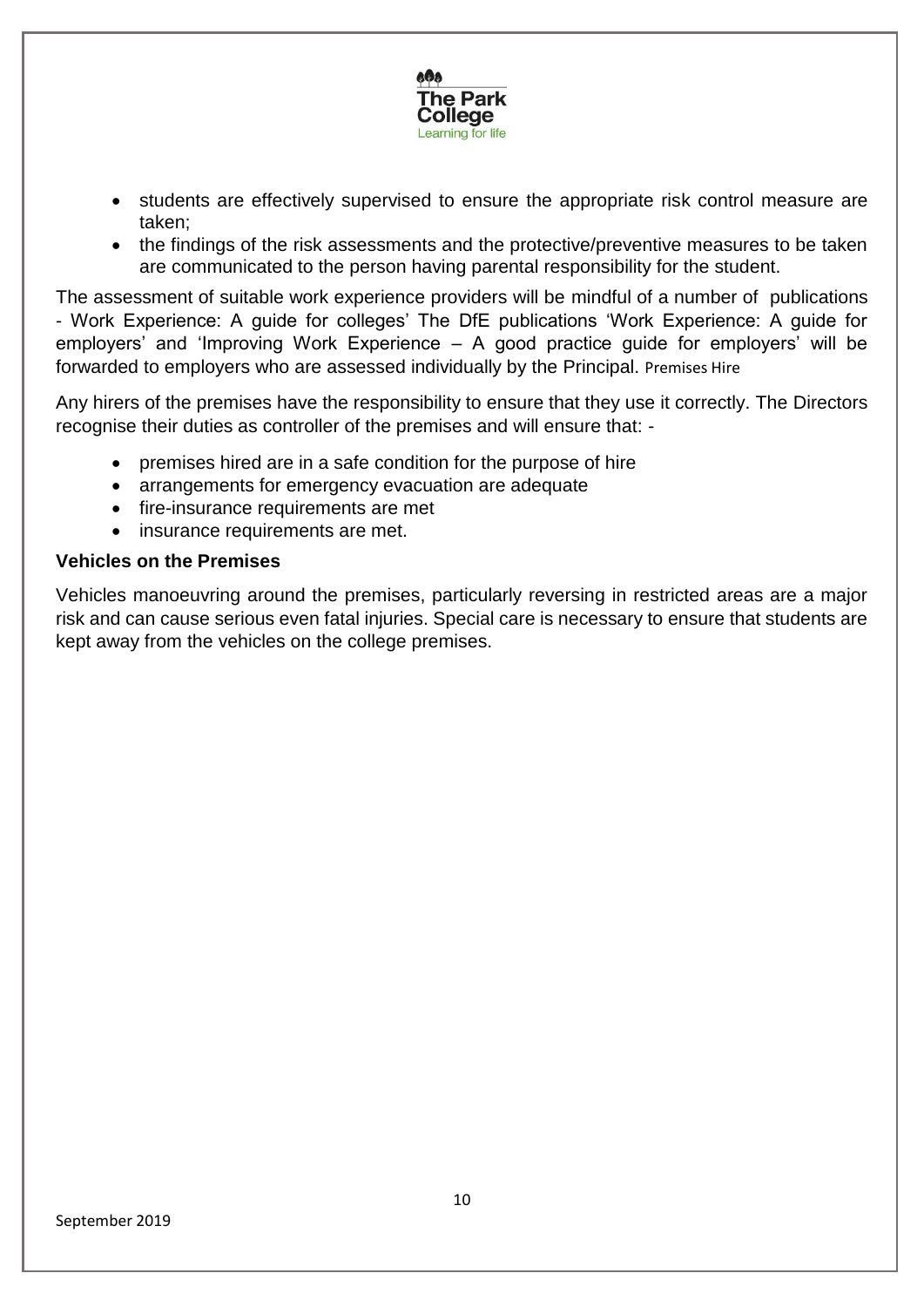

## **Accidents, Incidents, Near Misses and Dangerous Occurrences**

*Accident: an unintended event leading to injury, damage or potential loss*

*Incident: a deliberate action that led to injury, damage or loss (eg a fight)*

*Near miss: an unplanned event that did not lead to injury, loss or damage but had the potential to do so* 

All will be recorded and reported in accordance with Southwark Council Policy. The student accident records, employee accident records and HS1, HS3 Report forms are kept in the main office.

When a serious accident occurs, it is important that the accident site is left untouched until advice is obtained from the Council's Health and Safety Unit. The Principal will also advise the appropriate staff safety representative, who has the right to inspect the site of an accident involving anyone he or she represents.

Incidents and injuries should be reported in accordance with the incident reporting instructions, which are in your staff handbook.

These forms must be used to notify the Health and Safety Executive (HSE) of any 'Major' injuries to employees, students or visitors and any 'over three-day absence' injuries to staff. This is in accordance with Reporting of Injuries, Diseases and Dangerous Occurrences Regulations (RIDDOR).

'Major' injuries to students and visitors are those which require them being taken directly to hospital. This only applies to injuries which arise in connection with work, either through a premises fault or through work organisation, such as lack of care, not those which arise from play or sport activities or which arise from health condition.

'Major' injuries to employees are basically any break of the large bones or any injury which requires hospitalisation for more than twenty-four hours.'

All 'Major' injuries must be notified to the HSE immediately by telephone through the LA, followed with an F2508 form within ten days.

'Over three-day absence' injuries to employees do not require telephone notification but the F2508 form must arrive at the HSE within ten days of the injury. Some incidents which do not result in injury must be reported by telephone and F2508 form to the HSE. These are known as 'Dangerous Occurrences' and are only those which are specified by the Regulations. These mainly large incidents in the construction and manufacturing sectors but some such as a fire or electrical short circuit which disrupts activities for more than twenty-four hours or the failure of a lift, will apply.

The Health and Safety Team (01522 552205) shall be contacted if in doubt about these reporting procedures.

## **Head Injuries**

Head injuries can easily be underrated. Any significant knock to the head which shows signs of swelling, grazing, crushing or which changes the behaviour of the student should be referred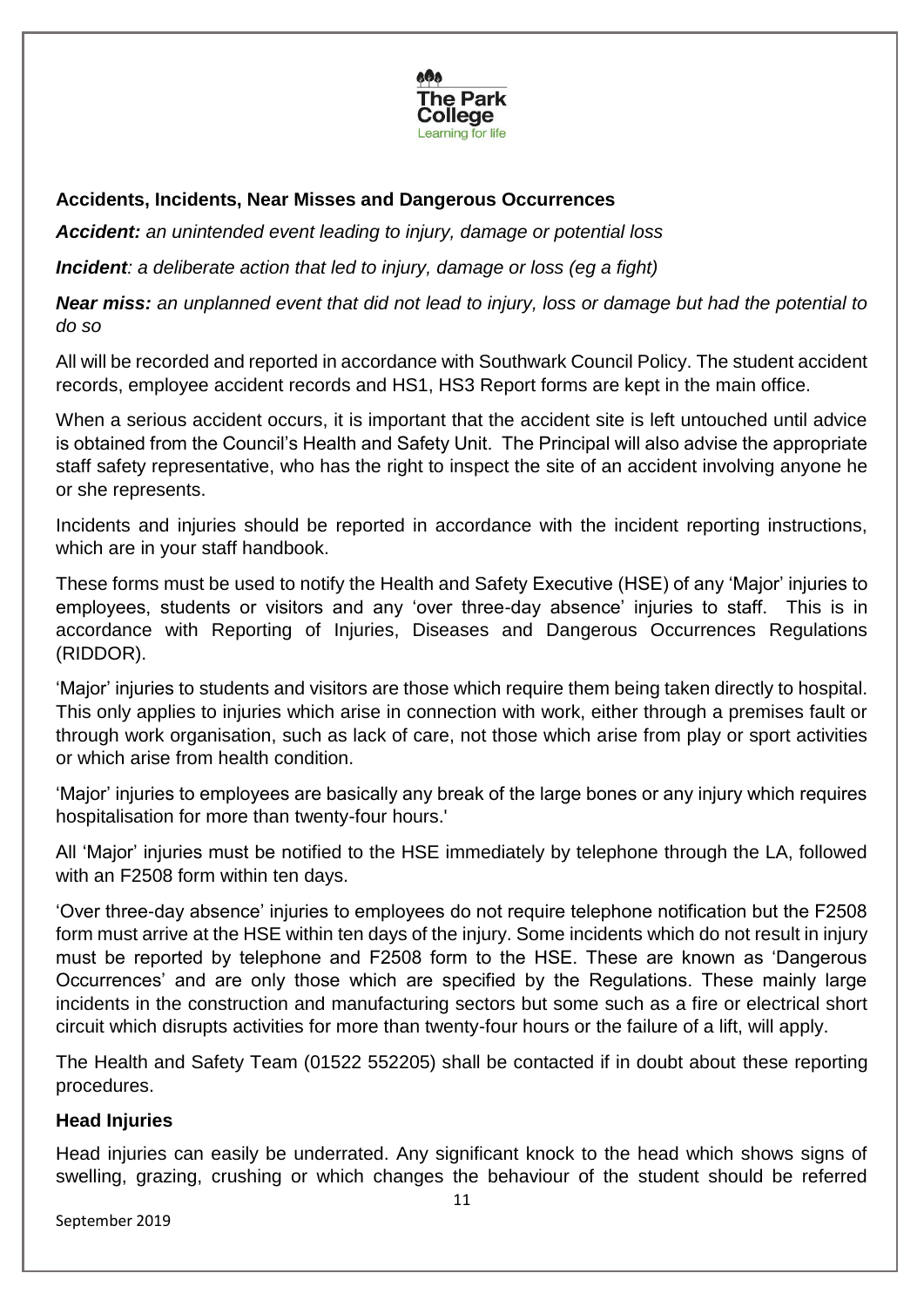

immediately for further medical attention. Slight knocks to students who have had previous head injuries, could be serious and these also should be referred immediately for further medical attention. Parents are to be contacted immediately where further medical attention is necessary and informed via the student day of any non-significant head bumps which show no signs or only slight reddening.

A loss of consciousness, caused by a head injury, is a reportable injury under RIDDOR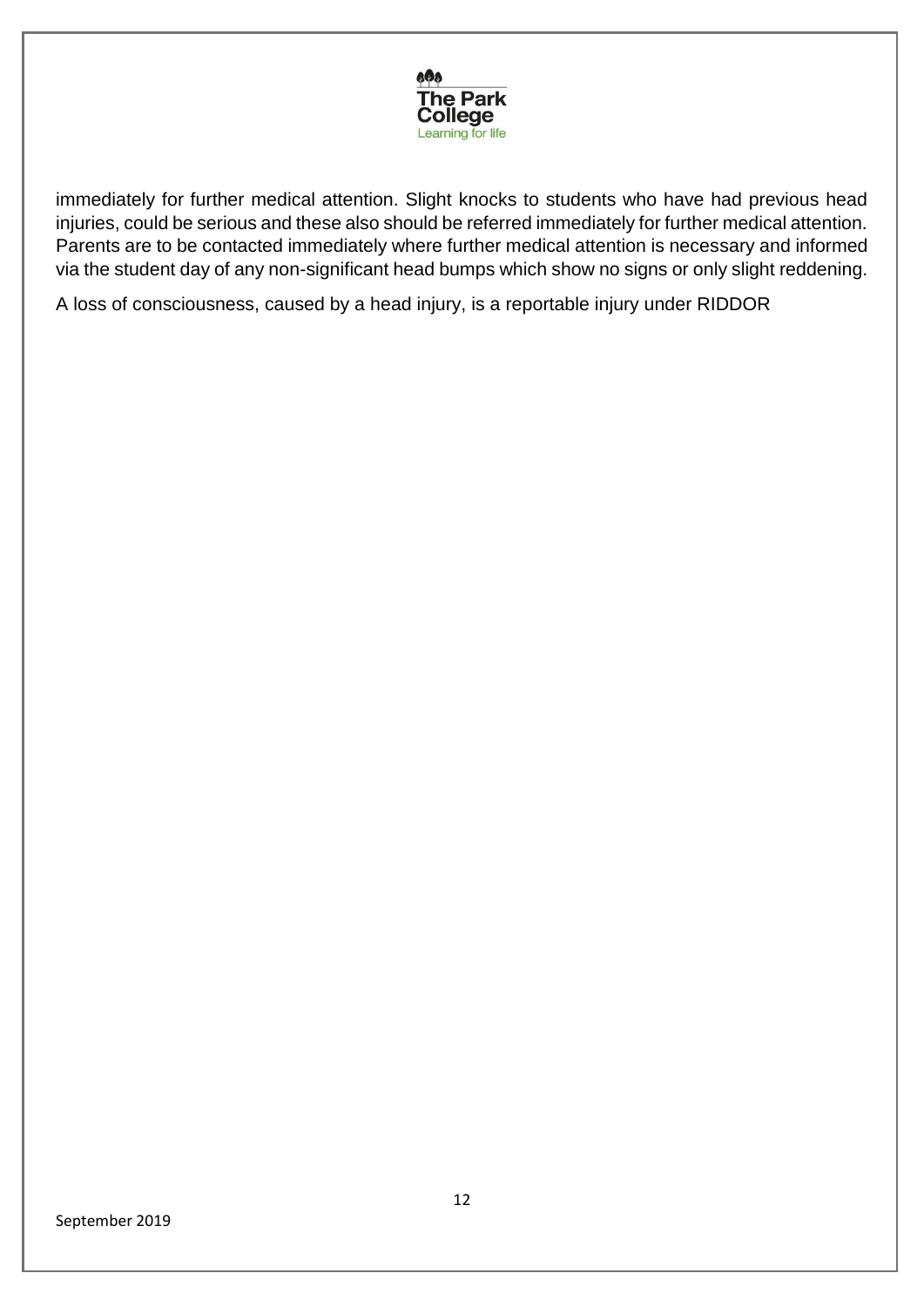

## **FIRE PRECAUTIONS**

A Fire Services Information Folder is held at the reception desk and will be handed to the Fire Services by the admin or premises team on their arrival at the site.

The college has a contract for the maintenance of the Fire Alarm System and Fire Fighting Equipment through the Freidman management contract.

#### *Fire Procedures*

Procedures in the event of fire have been prepared and circulated to all staff. Notices giving instructions in the event of fire are displayed by all Fire Alarm Call Points and all rooms.

#### *Fire Drill*

A fire drill will be held at least twice termly and significant details recorded in the Fire log which is maintained by the Premises Manager (employed by Freidman FM Ltd).

#### *Alarm Testing*

The fire alarm system is checked weekly by the Premises Manager (employed by Freidman FM Ltd,), which includes checking smoke and heat detectors etc. A call point is also checked weekly by the Premises Manager and the results of this test are recorded in the log book.

#### **RISK ASSESSMENTS**

The Principal will ensure that risk assessments are carried out for the premises and working methods where appropriate. The assessments will be used to identify health and safety hazards and ensure that where they cannot be eliminated the associated risks are reduced or otherwise adequately controlled.

#### *Students*

Risk Assessments are undertaken for all activities involving staff and students. This will form a part each student's individual study programme, where appropriate. A risk assessment is necessary for each off site trip or journey; this could be part of the study programme but needs to increase in complexity if the activity is more complex. Pre-placement monitoring is undertaken for all external work placements.

All student risk assessments are reviewed on an on-going basis, but always at the start of each academic year prior to commencement of their study programme

#### *Fire*

A fire risk assessment has been carried out as required by the Management of Health and Safety at Work Regulations 1999. The significant findings are recorded separately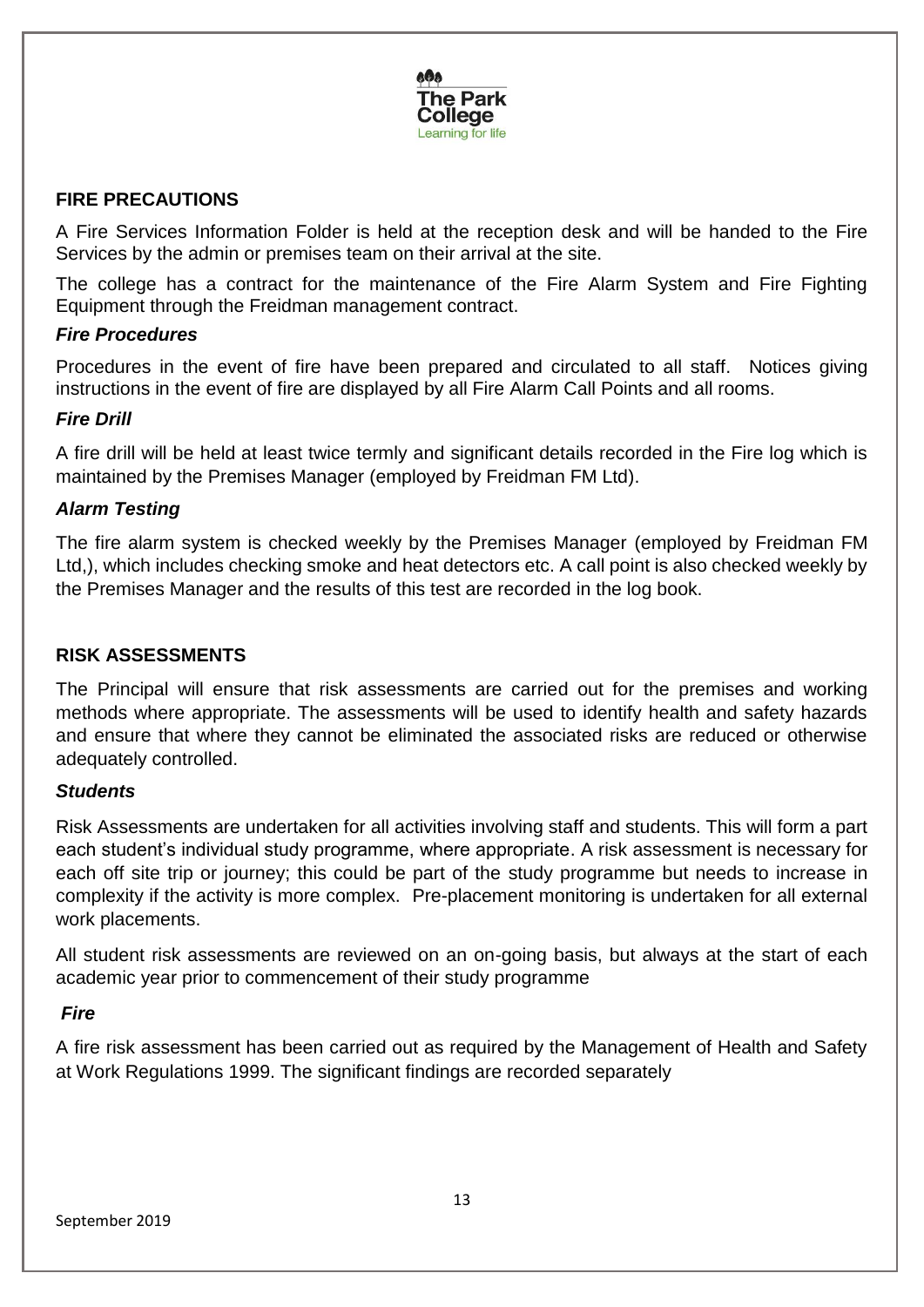

#### **ANNEX A**

#### **ARRANGEMENTS AND SIGNIFICANT FINDINGS OF GENERIC RISK ASSESSMENTS**

#### **General Hazards**

A high standard of housekeeping is expected to reduce the risk of accidents. Furniture and equipment shall be kept tidy and not allowed to pile up so as to cause a toppling hazard. Unwanted items are to be cleared out and not allowed to accumulate in such ways as to congest the working areas. Students' bags are not to be left in walkways or areas where they create tripping hazards.

Specific attention is to be given to avoid slipping and tripping hazards such as trailing cables, damaged floor coverings, slippery floors surfaces. Employees are expected to rectify these situations where possible or report them to the college office on the form provided.

Step stools, step ladders, and ladders are provided and must be used where necessary to reach above head height. Employees are to inspect these before use and report any defect to the college office on the form provided. Employees are not to use chairs, boxes or similar items and are not to climb up the face of cupboards or storage racks.

Filing cabinet drawers shall not be overloaded and employees must not open more than one drawer at once as this presents a toppling hazard. Desk and cabinet drawers are to be closed immediately after use and not left open.

Damaged or defective furniture and equipment is to be reported to the Premises Manager. Any sharp edges which may cause injury and/or damage to clothing must also be reported.

All radiator spindles must be fitted with a hand wheel or cap to prevent penetration injuries. Staff should notify the Premises Manager if they notice any of these to be missing

Running is not permitted within the college premises and care is necessary when using doors, particularly those without viewing panels. Doors must not be opened without regard for someone coming from the opposite direction.

#### **Guardrails on Stairs and Landings**

Falls down stairwells are a major risk to students in colleges with multiple floors. To minimise the risks employees must ensure good discipline in these areas making sure that students do not run or play about on stairs or landings. The guardrails on the stairs and landings have been checked to ensure they meet the requirements of the Health and Safety (Workplace) Regulations 1992 (at least 900mm on stairs, measured vertically from the stair nose to the top of the rail and at least 1100mm on landings, both sufficiently in-filled so that gaps do not exceed 100mm and which prevent easy climbing).

#### **Vulnerable Glazing**

During any refurbishment works all glass in vulnerable areas will be replaced to the required British Standard. All glass which needs replacing should meet these requirements.

#### **Electrical Equipment**

Employees shall not attempt repairs or make modifications to electric equipment other than those normally associated with daily operations. Any defects or malfunctions must be reported.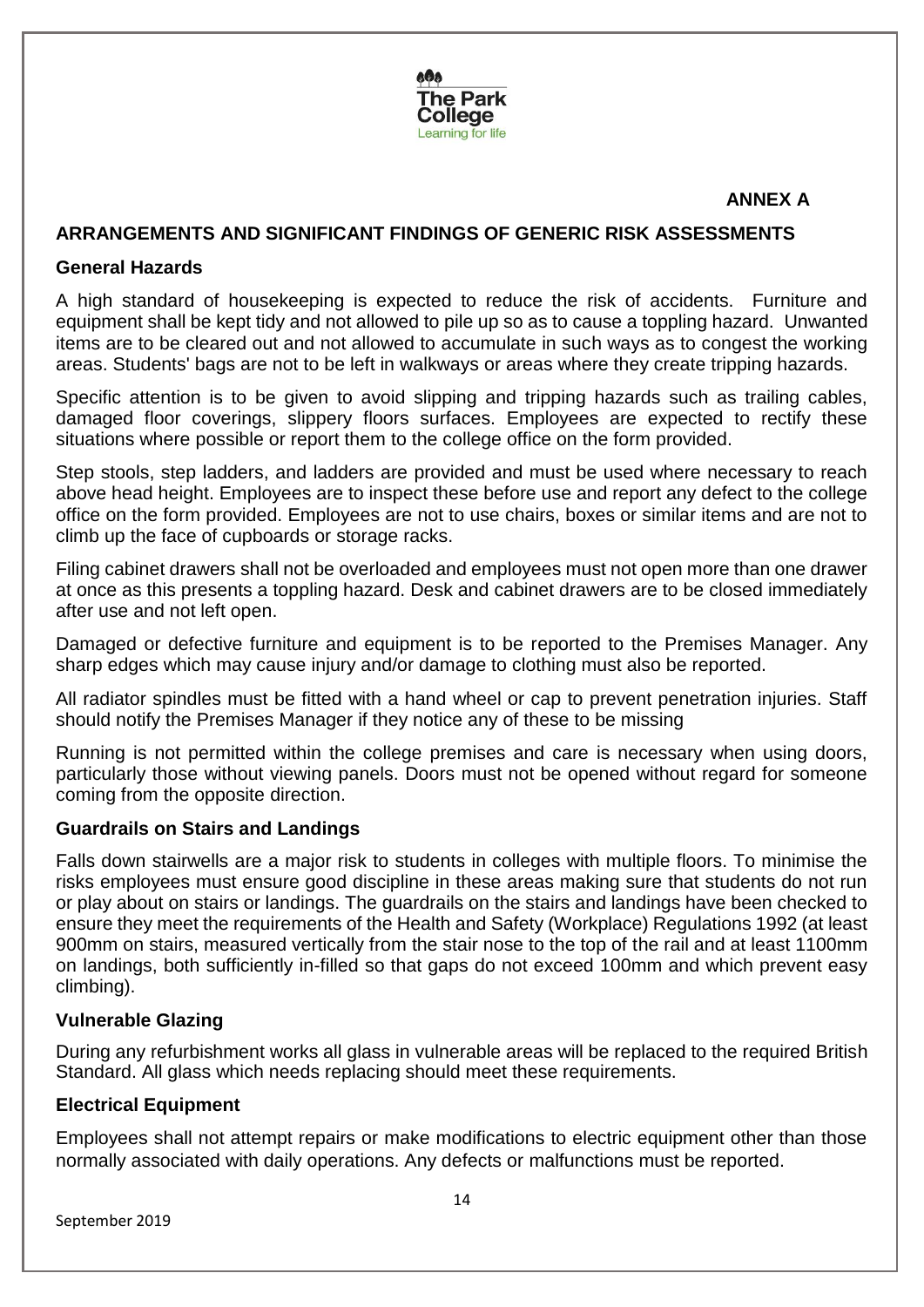

## **ANNEX A**

The fixed electrical installation in the college is inspected and tested on a five-year basis by electrical contractors.

Only electrical equipment provided by the college shall be used. Formal visual inspections/tests of portable electric equipment are carried out annually to identify any maintenance that is required to prevent danger.

Employees are alerted to the dangers of defective wiring and equipment and are encouraged to visually inspect electrical equipment before use and to report any defects immediately.

It is essential that where portable electric equipment is used outdoors a residual current device (RCD) is used to reduce the risk of serious electric shock. Employees must use RCD adapters if one is not fitted into the fixed wiring and to cease using any equipment which causes the RCD to trip. RCDs are checked termly by the Premises Manager and the results of these checks are recorded.

#### **Working at Heights**

Employees are reminded that falls from heights are the most common cause of fatal and serious accidents at work.

Employees shall not work at heights of more than two metres (from floor to feet position) when they are working alone in or around the college, if an accident occurs there is no one to call for assistance.

The need to reach things at heights should be eliminated where ever possible e.g. displaying students work and storing things below head height, using window poles to instead of climbing to open windows. Where this is not possible proper access equipment must be used and the following rules followed:

Before using a ladder or step ladder make sure it is the right equipment for the work. Scaffold towers or specialist access equipment may be required to reach the position and enable the work to be carried safely. In these cases, the equipment must be erected in accordance with the manufacturer's instructions by a person who is competent having received sufficient instruction and training.

#### **Ladders and Step Ladders - General Rules**

- Check that equipment is in good condition; do not use ladders or step ladders with cracked, broken or splintered stiles / rungs / steps / hinges / cords / clips or other defects.
- Check the ladder is clear of overhead electric cables.
- Set the ladder at the correct angle (1 out to every 4 up)
- Never climb higher than the fourth rung from the top to ensure adequate hand hold.
- If using the ladder for access onto a flat roof or platform etc. make sure it extends at least 1.1m above the stepping off point so as to provide an adequate handhold, especially for coming down.
- Move ladders and step ladders so as to avoid the need to overreach.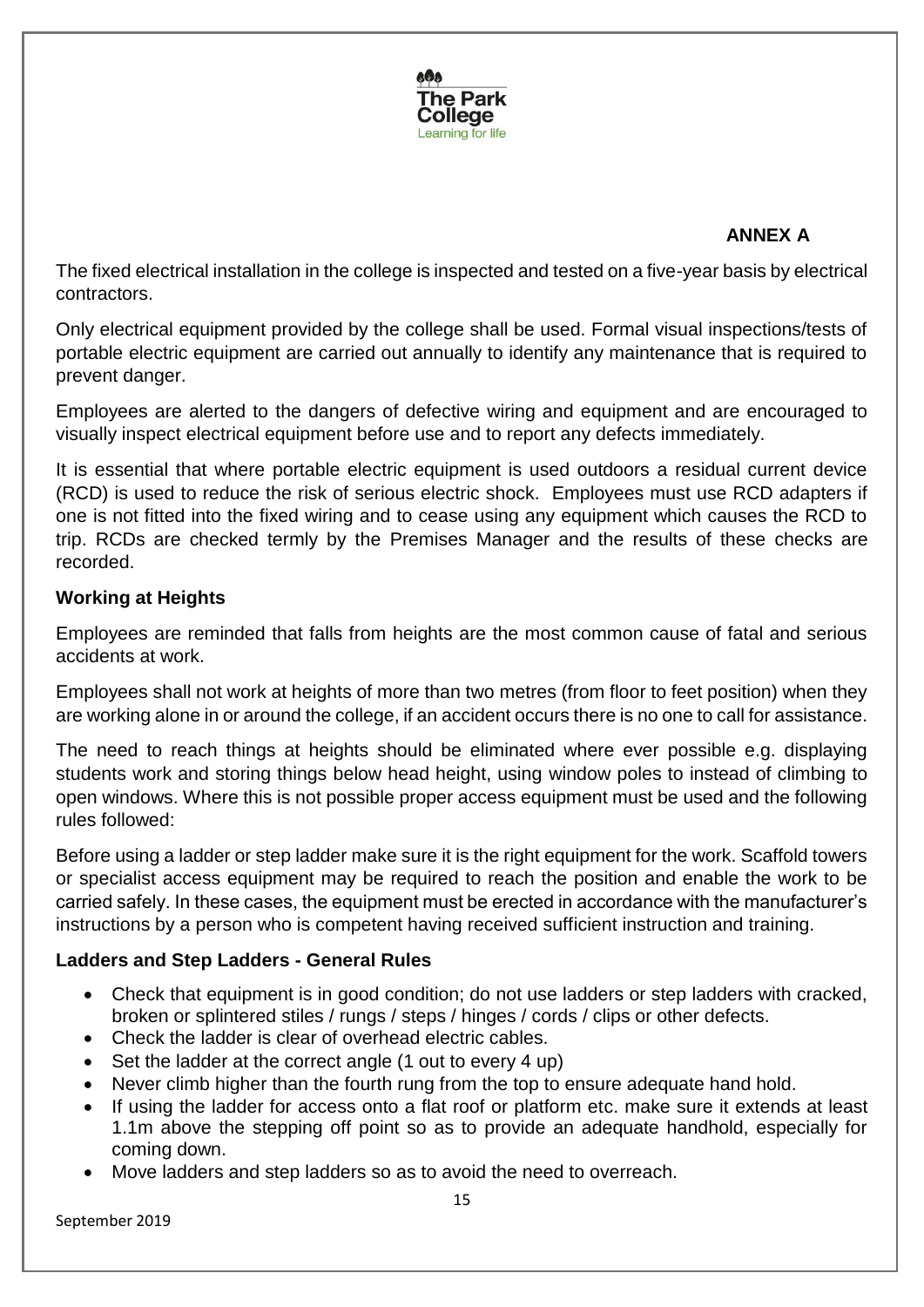

 Secure the ladder at the top wherever possible, this ensures the ladder cannot slip sideways or backwards, whilst doing this get someone to foot the base.

## **ANNEX A**

- If this is impracticable, see that it is firmly secured at the base or footed by a responsible person.
- Ladders less than 3m in length, where securing or footing is not practical can be used unsecured or footed, providing they are set at the correct angle on a firm, level, non-slippery surface.
- Ladders over 3m in length must be secured as above or footed.
- Make sure that extension ladders have enough overlap to prevent collapse.
- Stand the ladder or step ladder on a firm level base and not on loose material.
- Clean wet, icy or greasy rungs or steps before use, make sure footwear is in good condition and free from mud or grease on the soles before climbing.
- Carry light tools and equipment in pockets or a holster/tool bag slung from a strap over the shoulder; use a hoist line to raise larger items when at the working position.
- Step ladders must be long enough to reach the work and provide a secure hand hold. Do not stand on the top step or platform on a step ladder unless it is constructed with a secure hand hold.
- Always spread step ladders to their fullest extent for stability and check retaining hinges/cords/clips are secure.
- Whenever possible place step ladders at right angles to the work, i.e. with the front or back of steps facing the work. Pushing, pulling or reaching sideways whilst on step ladders should be avoided because it is less stable, where this is unavoidable another person should support the steps to prevent them tipping.

## **Control of Substances Hazardous to Health (COSHH)**

Where possible all substances used in the college should be non-hazardous e.g. not labelled 'Toxic', 'Harmful', 'Corrosive' or 'Irritant'.

All substances must be properly labelled, stored, used and when necessary, disposed of in accordance with the manufacturer's instructions. Staff must be aware of the requirement to assess the risks to health of any hazardous substances brought into the College to ensure the appropriate risk control measures are devised, implemented and where appropriate, recorded.

Some hazardous substances are unavoidable, the COSHH assessment for cleaning substances and legionella bacteria are given below. The control measures for the hazardous substances used in Catering are covered in the relevant sections.

See the sections above on first aid and accidents and incidents for reporting arrangements.

## **Cleaning Substances**

Liquid cleaners, disinfectants and bleach carrying the 'Irritant' and 'Harmful' warning labels are used for the general-purpose cleaning in the College.

These substances are necessary, substitutes without these hazards are considered not to be effective.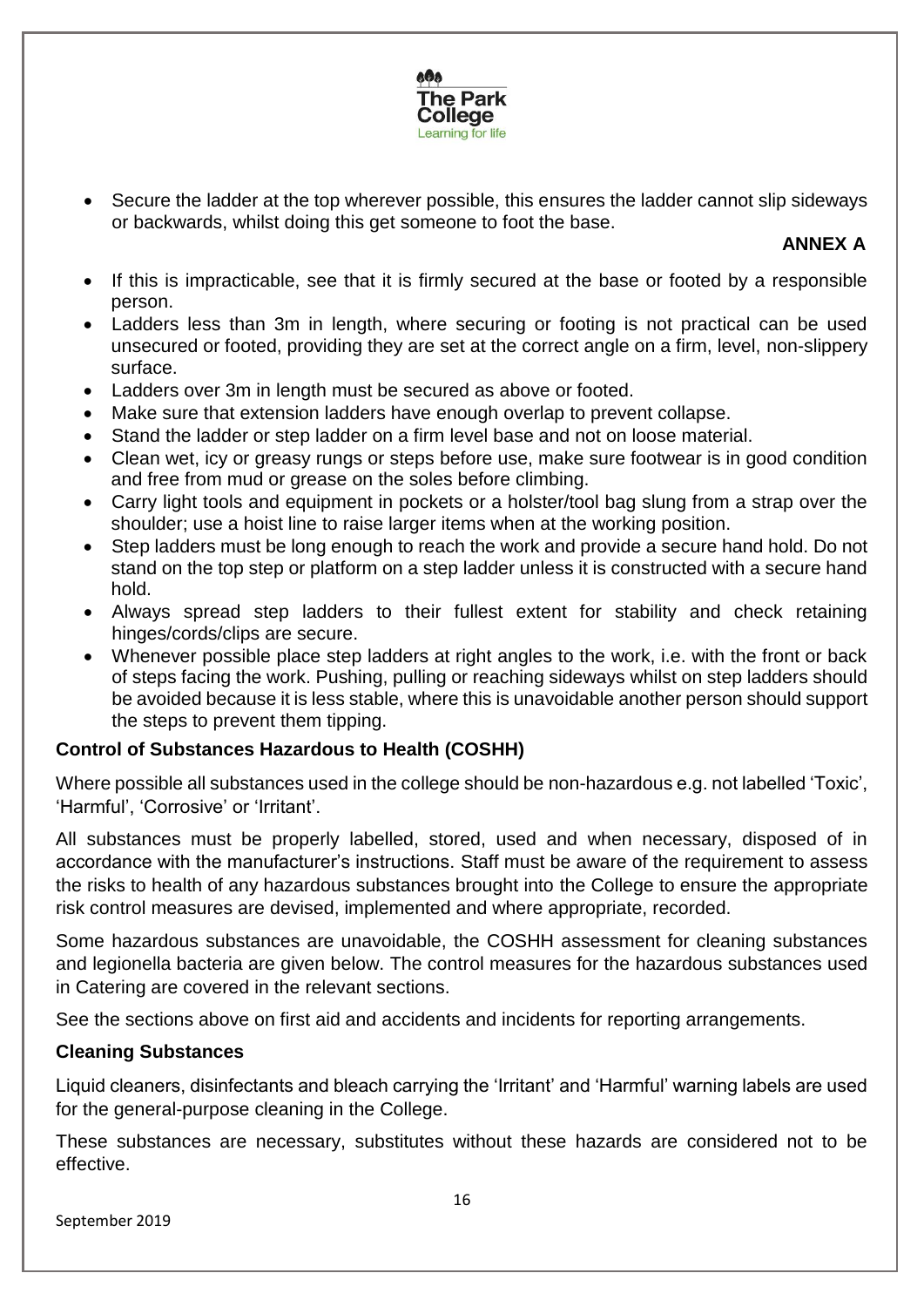

The following measures are used to control the risks to health from the use of these substances:

# **ANNEX A**

- The substances are kept secure at all times when not in use to prevent access by students and unauthorised persons.
- The substances are only to be used as directed by the manufacturers on the containers.
- Substances shall not be mixed together. This is particularly important with bleach; toxic fumes can be generated if this is mixed with other substances.
- Skin contact with the substances straight from the containers or prolonged/repeated contact with diluted solutions can cause health problems e.g. redness of skin, eczema or dermatitis. Contact with the skin is to be avoided by the wearing of disposable gloves. These are to be inspected before use and replaced if damaged.
- Accidental splashing on the skin or in the eyes need to be washed immediately with plenty of water and further medical assistance sought if any problems persist. Any skin problems associated with the use of these substances shall be reported to the Principal and where appropriate to a medical practitioner.

The above measures are considered necessary to comply with the COSHH Regulations and it is concluded that these will adequately control the risks to health presented by the use of these substances.

## **Legionella Bacteria**

There is a small risk of legionella bacteria developing in the domestic water system. If droplets are inhaled, as when taking a shower, this could lead to legionnaire's disease which can be serious for vulnerable persons. Once a year a specialist company is contracted to check and when necessary clean and chlorinate the water storage tanks, pipework and shower heads etc. In addition, the Premises Manager is responsible for ensuring that shower heads are cleaned and the hot and cold water services are thoroughly run through prior to the college re-opening after more than five days' closure.

## **Working in the Kitchen and Café**

The college complies with the Food Safety Act and The Food Safety (General Food Hygiene) Regulations. These Regulations set out basic hygiene rules.

The following measures are taken to control the risks:

- Unsupervised access to the kitchens is prevented.
- Secure storage and use of kitchen knives.
- Health and Safety briefing sessions for students and close supervision to ensure the rules are followed.
- Siting of cookers to minimise risk of pans being knocked.
- Pans positioned on cookers so that handles do not protrude.
- Routine maintenance contracts on all cookers.
- RCD protection is provided for all electrical supplies
- Routine inspection and testing of all electrical equipment.
- Secure storage and following the manufacturer's instructions for the use of bleach.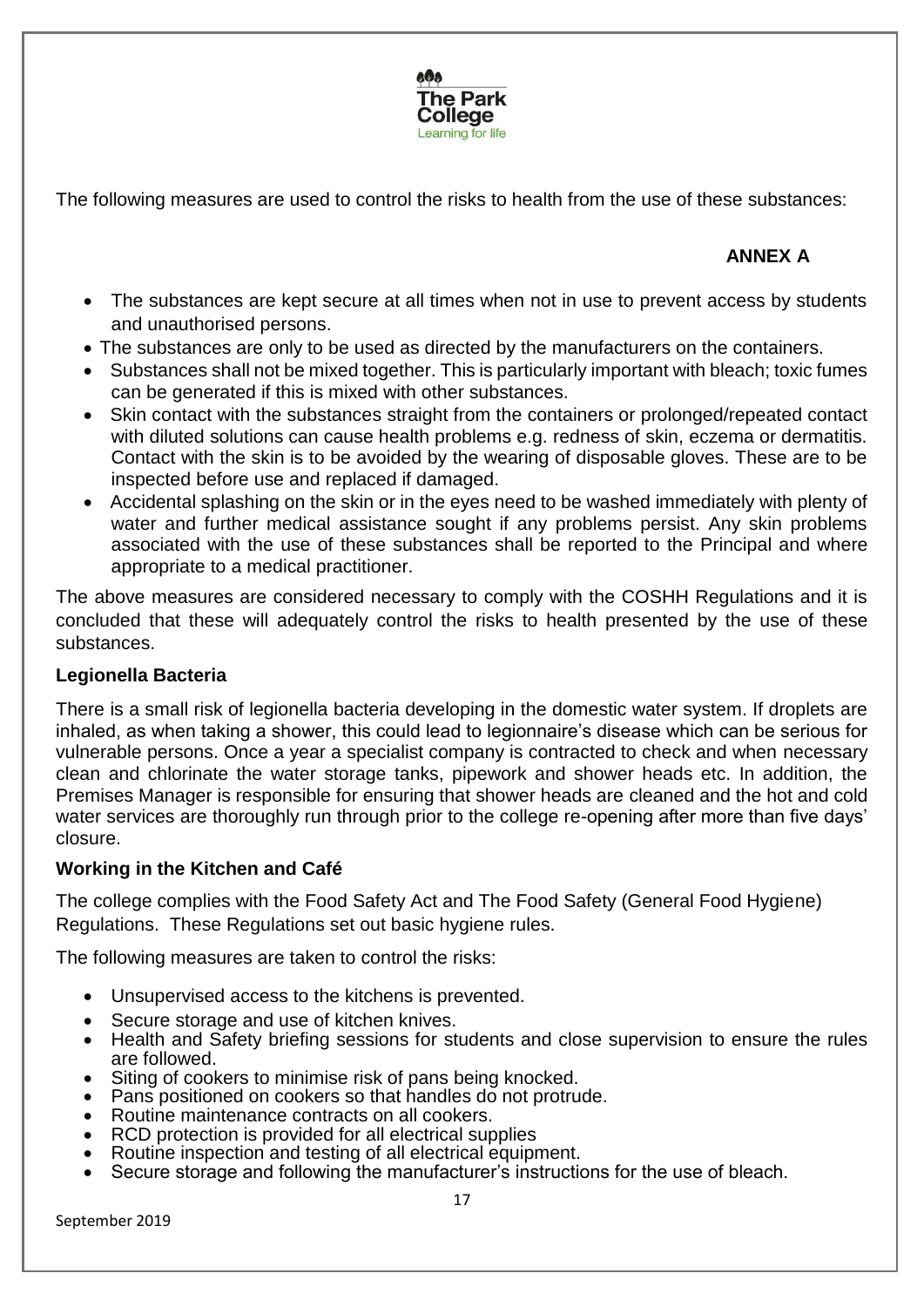

Staff working in these areas have attended the Basic Food Hygiene Course.

## **ANNEX A**

#### **Manual Handing of Items and Equipment**

Manual handling operations are required to some extent in most of the college's activities and it is not reasonably practicable to avoid them. Most of these within the classroom do not generally involve significant risks and are within the capabilities of all employees. The measures detailed below are considered adequate to reduce the risks of injury to the lowest level reasonably practicable.

Employees shall not attempt to lift or move anything they consider to be too heavy or awkward for them. If help is not at hand the matter should be reported to the Premises Manager. The Premises Manager has been trained in manual handling techniques and can give advice to other staff. Staff needing to undertake similar duties on a regular basis should also undertake this training. They should contact the Premises Manager in the first instance.

When lifting boxes, parcels etc. the back must be kept straight and lifting carried out using the leg muscles. Never bend from the waist and lift with the legs straight as this puts strain on the back muscles and spine and may lead to injury.

Special care is to be exercised where students are involved with the moving of objects e.g. moving trampolines or pianos. Employees are required to assess these operations and only allow students to be involved where they will not struggle and to ensure that adequate precautions are taken to prevent injury.

The manual handling of any objects which present a significant risk of injury and which cannot be avoided is only to take place following a risk assessment to determine the control measures to reduce the risks to an acceptable level.

The following operations have been assessed and along with the manual handling training that has been provided are considered to be adequate to reduce the risks to the lowest extent reasonably practicable.

Staff are trained in the appropriate methods of Behaviour Management and the Restrictive Physical Interventions that may be required for our student group.

#### **Chair and Table Moving**

Measures to reduce the risk of injury: -

- \* using correct lifting techniques.
- carrying no more than three chairs at a time
- carrying no more than one table at a time (single tables)
- \* obtaining assistance where the timescale involved could lead to over-exertion.

#### **Miscellaneous Packages and Items**

Measures to reduce the risk of injury: -

\* using correct lifting techniques;